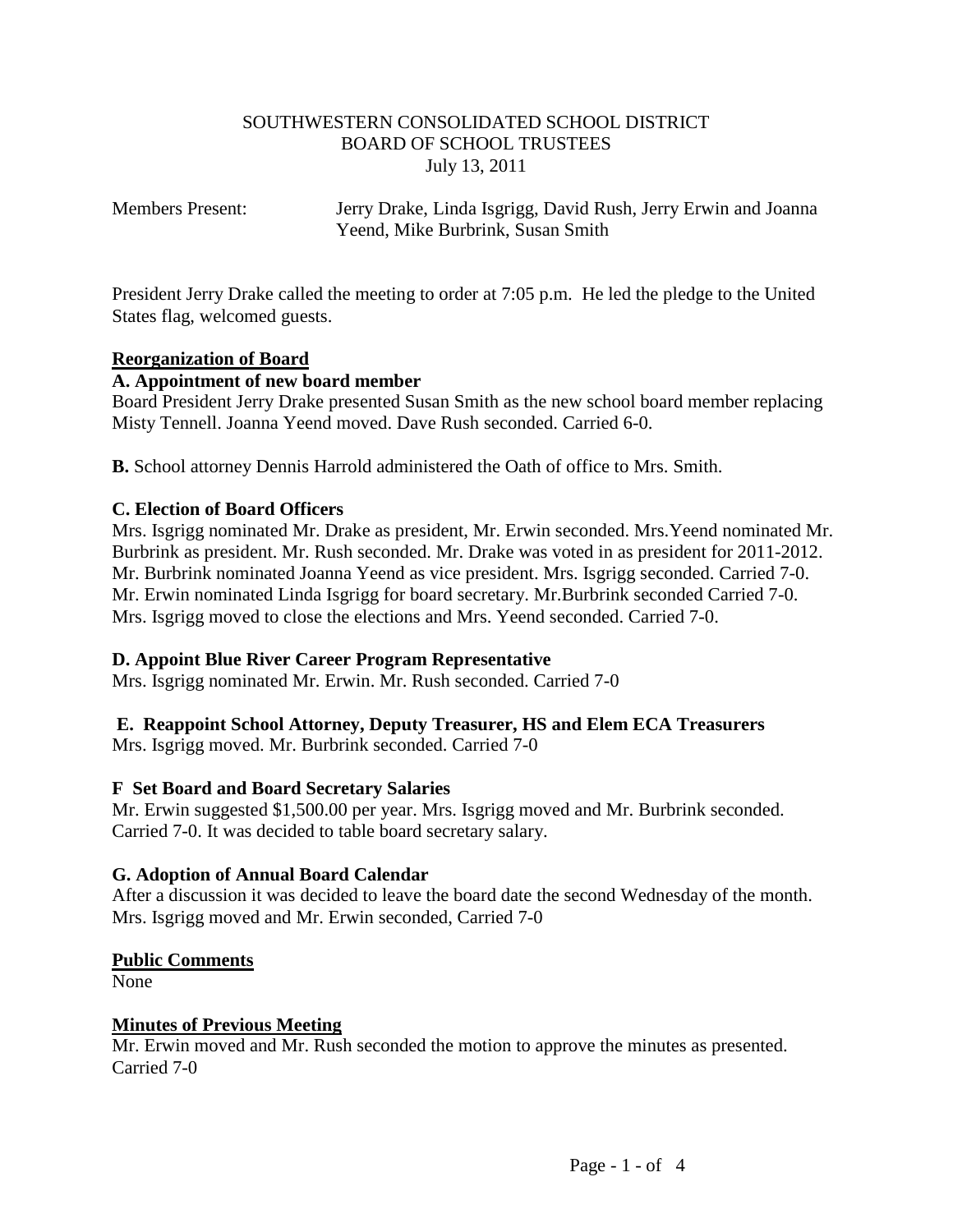# **Approval of Account Payable Vouchers**

Mr. Burbrink moved and Mr. Erwin seconded the motion to approve the account payable vouchers as presented.

Carried 7-0

## **Business & Financial Report**

Mrs. Rooks updated the school board on the financial status of the school corporation. .

## **Extra Curricular & Cafeteria Report**

It was stated the extra curricular reports were in the board packet.

## **Renewal of Deputy Treasurer and Position Bonds**

Mrs. Isgrigg moved to approve the bonds. Mr.Burbrink seconded. Carried 7-0

#### **Appoint Purchasing Agents**

Mrs. Maurer pointed out that the purchasing agents for the school needed to be update and suggested that Lyvonne Rowe and Paula Maurer be named as purchasing agents. Mrs. Isgrigg moved and Mr. Erwin seconded. Carried 7-0.

## **Approval of Indiana Insurance and Technology for Insurance**

Mrs. Rooks explained we could save \$8,000.00 in premiums by switching our workman's comp insurance from Indiana Insurance to Technology Insurance with Green Owens as our insurance agents. Mr. Burbrink moved and Mr. Erwin seconded. Carried 7-0

# **Approval of Resolution to Adopt the IU Advance College Project**

Mrs. Maurer requested that the board approve a resolution to adopt an ACP class which Mr. Taylor would teach and would be a dual credit course. Mr. Rush asked if this was in addition to the class from IU currently being used. Mr. Ralston stated they would be used in conjunction with each other. Mrs. Isgrigg moved and Mr. Rush seconded. Carried 7-0

# **Approval to accept Donations**

Approval was asked to accept donation of \$450.00 from the Southwestern Hometown Community Fund for the attendance program at the jr-sr high school. Mr. Rush approved and Mrs. Yeend seconded. Carried 7-0

Mrs. Maurer asked for approval to accept a donation from Mrs. Rooks for 50 yards of carpeting that she won at the IASBO Conference in May and to be used in the kindergarten room. Mr. Burbrink moved and Mr. Erwin seconded. Carried 7-0

#### **Other**

Mrs. Maurer stated that we need to appoint someone as lessor for the HVAC Project. It was suggested it should be Mrs. Maurer. Mrs. Isgrigg moved and Mr. Erwin seconded. Carried 7-0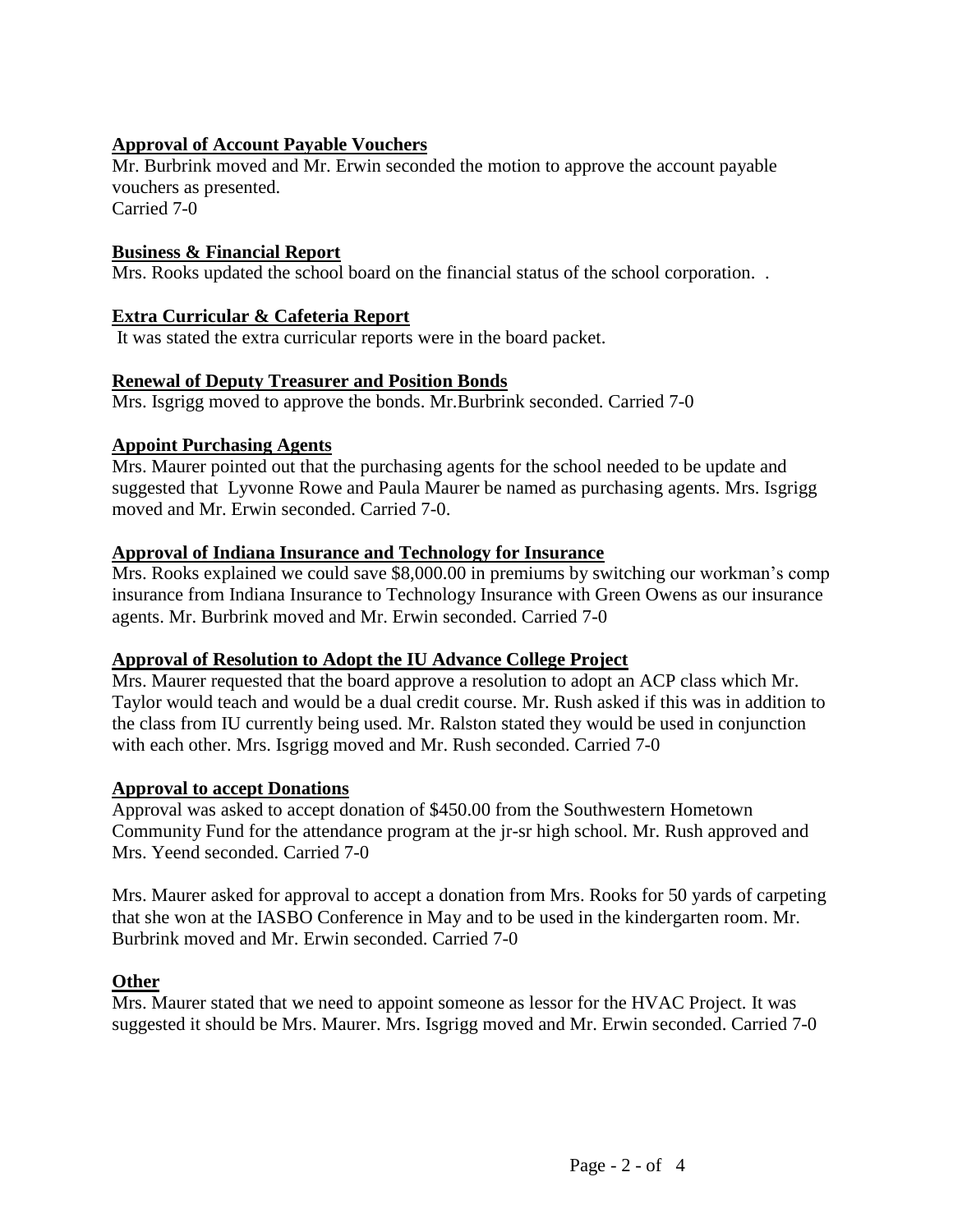# **Reports and Presentations**

Mr. Ralston updated the board on the highlights of the season for Girls cross country with Charlie Taylor named Coach of the Year. The boy's basketball team won sectional. Eric Lux, Morgan Carroll, Davy Rowan Taylor Meredith, Jacob Hebbe were winners at the county Track meet. Jacob Hebbe, Davy Rowan, Eric Lux, Morgan Carroll were conference track winners. Eric Lux made the track regional's. County winners for girls track team were Haley Temple, Brooke Kristler, Brooke Hommel and Melissa South. The softball team had two wins this season. The athletic department is doing well financially. Mr. Ralston is getting quotes for a new sound system for the outside facilities. Mr. Drake asked if the softball field was ready to play on. Mr. Ralston said it was ready for practice but not games. He asked for permission for the team to continue to play in Shelbyville because of costs involving getting the field game ready. Mr. Burbrink moved and Mr. Erwin seconded. Carried 7-0

Mrs. Maurer informed the board of our students' improvement in their ISTEP scores so they were rewarded by the elementary hosting a pool party.

Mr. Tarplee stated that the HVAC Project was on schedule. He commended Dunlap Contractors for being so respectful to our facilities and staff. He said 90 percent of the lighting project was finished.

## **Other**

None

# **Personnel**

Mrs. Maurer asked for approval of the resignations of Brett Griffey- softball coach, Tori Nash- jr high volleyball, Cathy Proctor-SWHS cafeteria and Salli Rooks- corporation treasurer Mr. Erwin moved and Mr. Burbrink seconded. Carried 7-0

Mrs. Maurer recommended hiring Katie Bennett-5<sup>th</sup> grade chair, Josh Sipes-hs soccer assistant, and the ECA list for positions in the High School and Elementary. She also recommended Lindsay Chase for  $5<sup>th</sup>$  grade teacher and Kim Zearing for HS part time cook. Mrs. Yeend asked deadline for open coaching positions. Mr. Ralston replied the deadline was June  $30<sup>th</sup>$  if they are interested in coming back, pending board approval. Mrs. Yeend moved to approve all the recommendations. Mr. Erwin seconded. Carried 7-0

# **Other**

None

# **Public Comments**

None

# **Superintendents Comments**

Mrs. Maurer stated that the new lighting at the elementary was awesome and a great asset to our students. She thanked Salli Rooks for her 18 years of service to Southwestern Consolidated